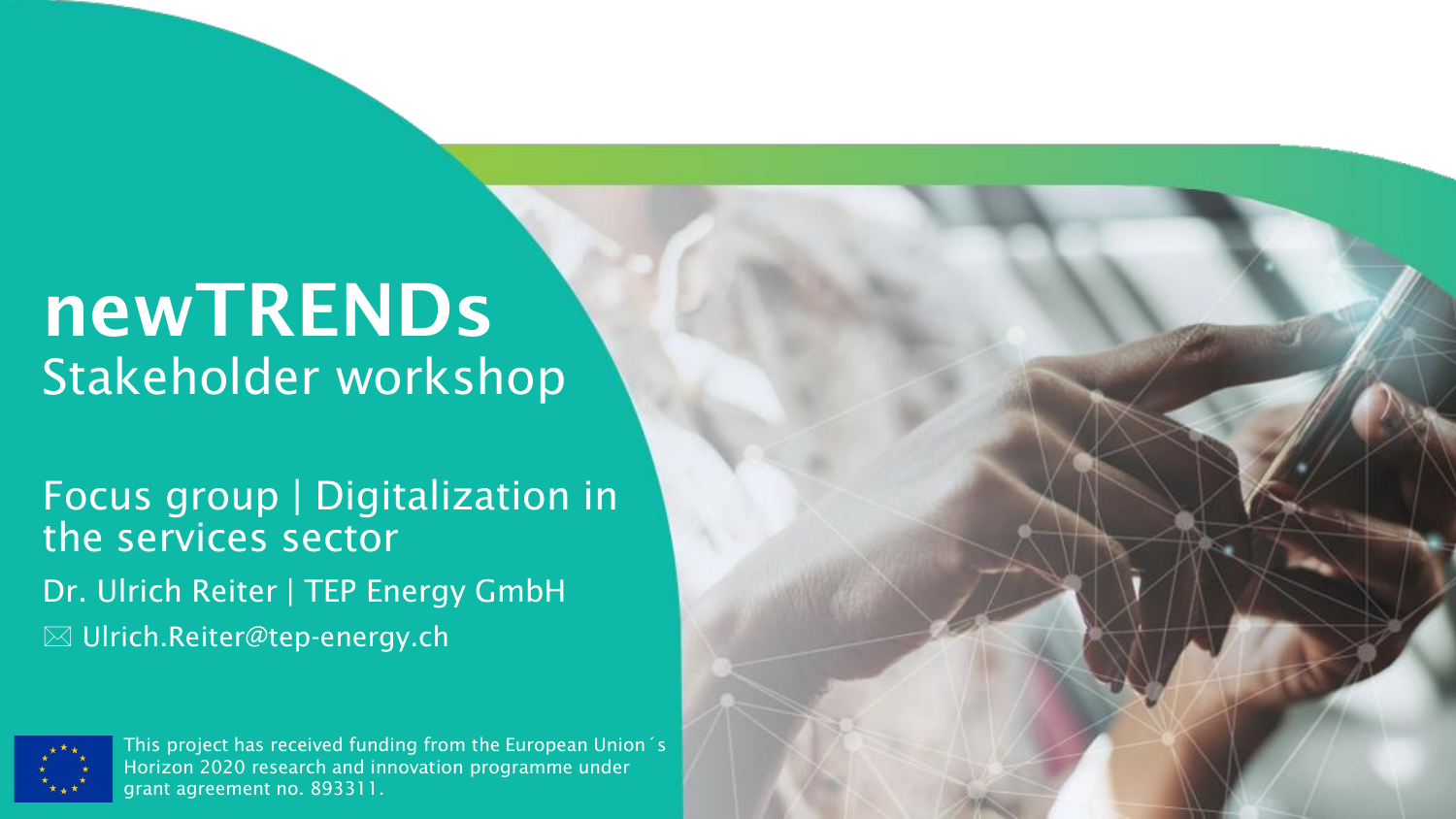### AGENDA

- Introduction  $($   $\sim$  10 minutes)
- Policies affecting the services sector  $($   $\sim$  10 minutes)
- $MIRO Discussion (~ 15 minutes)$
- **Break (** $\sim$  **5 minutes)**
- Modelling digitalization in the services sector  $($   $\sim$  10 minutes)
- $MIRO Discussion (~ 15 minutes)$



Fraunhofer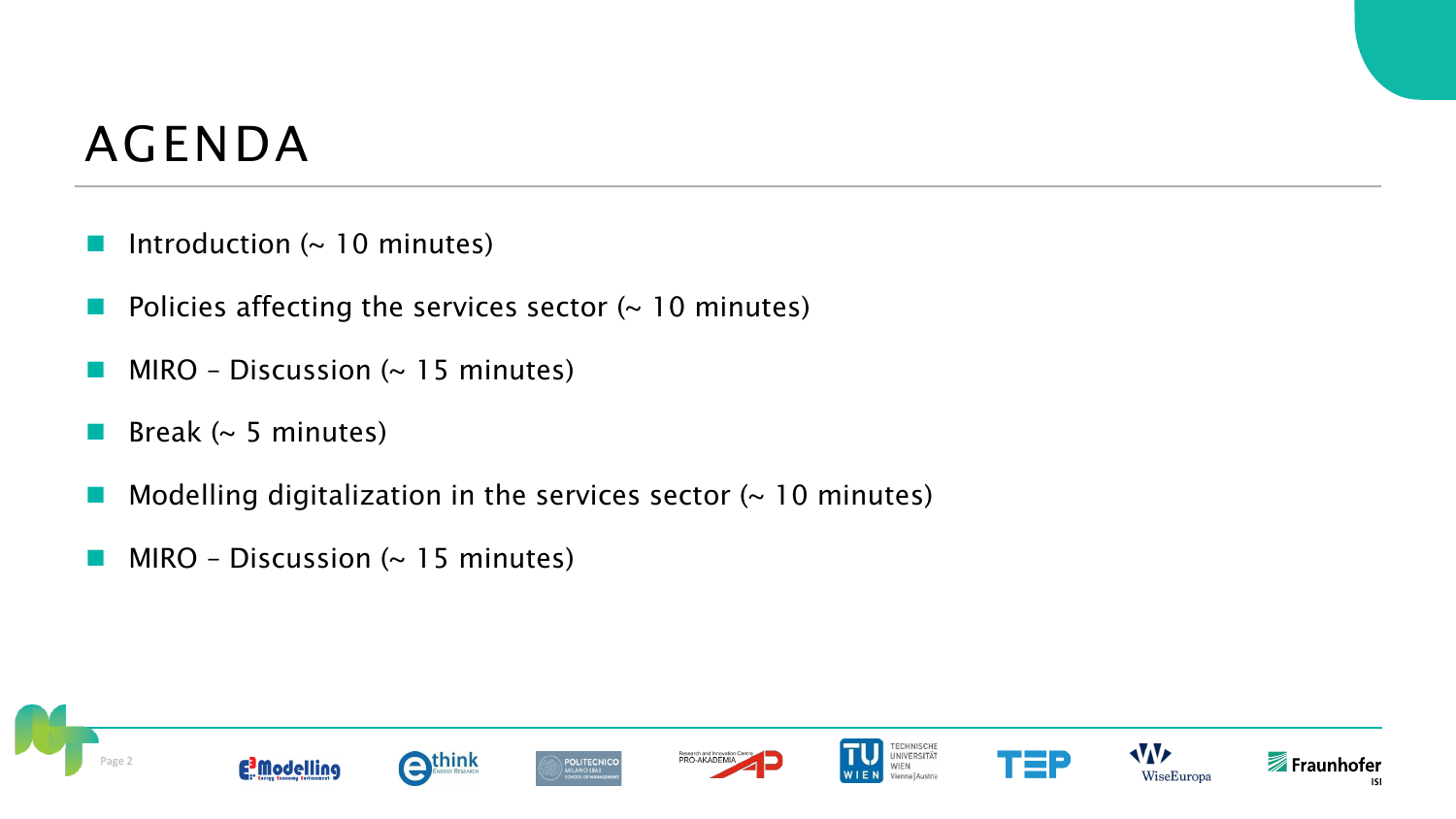### FRAMING DIGITALIZATION

- Energy consumption of the ICT sector
	- E.g., manufacturing, ICT services, telecommunication
- Energy efficiency and rebound effects
	- Reduce demand due to better information
- Digital growth cycle or stagnation
	- Economic effects
- Sectoral and inter-sectoral change
	- Shift of demand between sectors and sub-sectors



Digitalization leads to economic growth (e.g., via increasing labour productivity) and therefore is likely to bring increasing energy consumption

Does digitalization lead to "tertiarization"? In Europe manufacturing value added remains stable but value added in ICT services increase by +18% in few years













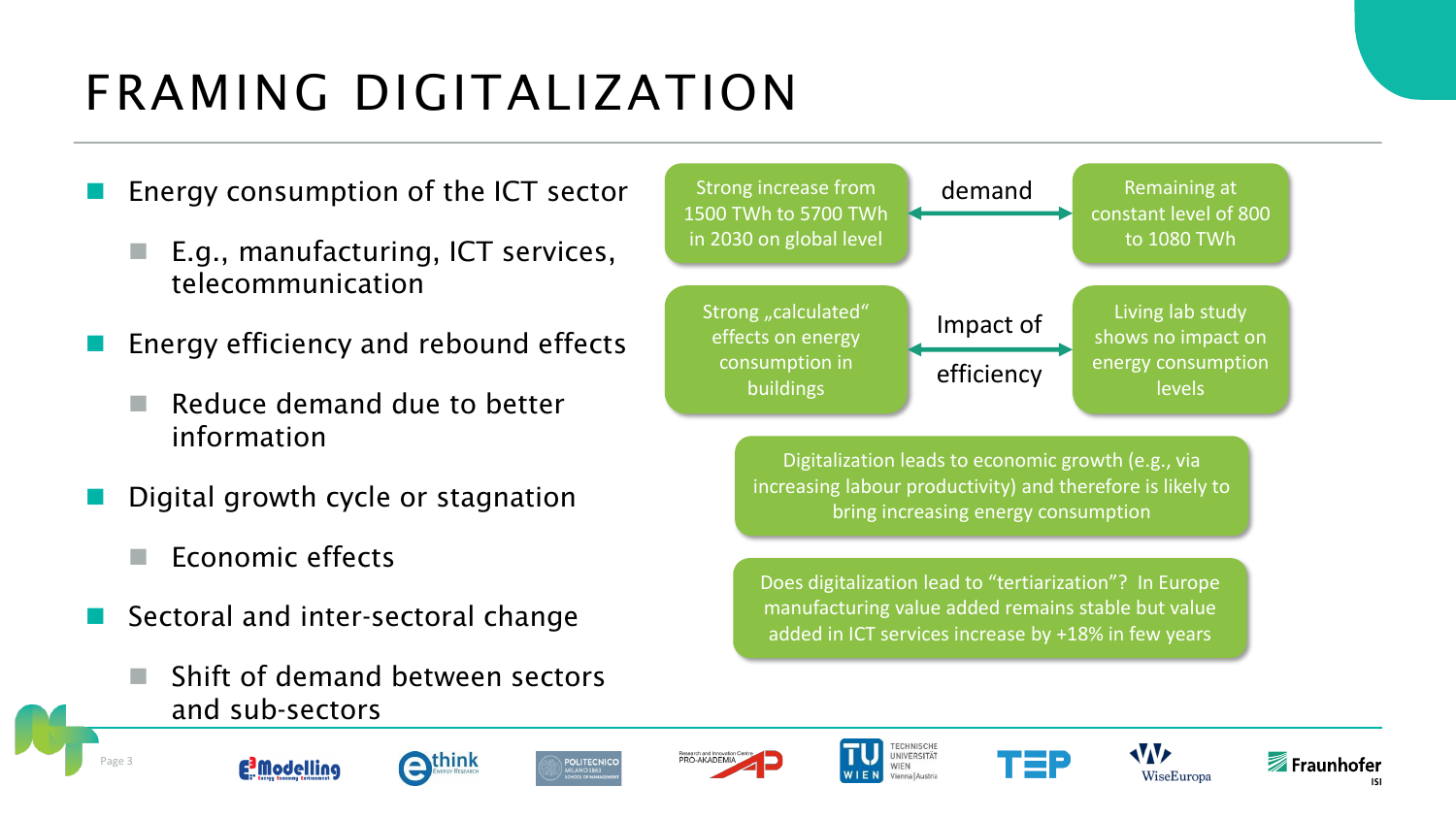## DIGITALIZATION ON FAST TRACK

#### 2015 EU Digital single market

- Free flow of non-personal data (e.g., to support cross-border e-commerce)
- Open data directive and Cybersecurity act

#### 2018 EU Artificial intelligence strategy and use of big data

◼ Combine data, algorithms and computing power

#### 2020 Shaping Europe's digital future:

- Use technology to help Europe become climate-neutral by 2050
- Reduce the digital sector's carbon emissions
- ◼ Invest in digital skills for all Europeans, incl. accelerated rollout of ultra-fast broadband throughout the EU

#### 2021 The 2030 Digital Compass and the European way for the Digital Decade

Increase the number of qualified ICT professionals to reach 20 million ICT professionals in Europe (in 2019, ICT specialists in Europe were 7.8 million or 4% of the total workforce).





Page 4





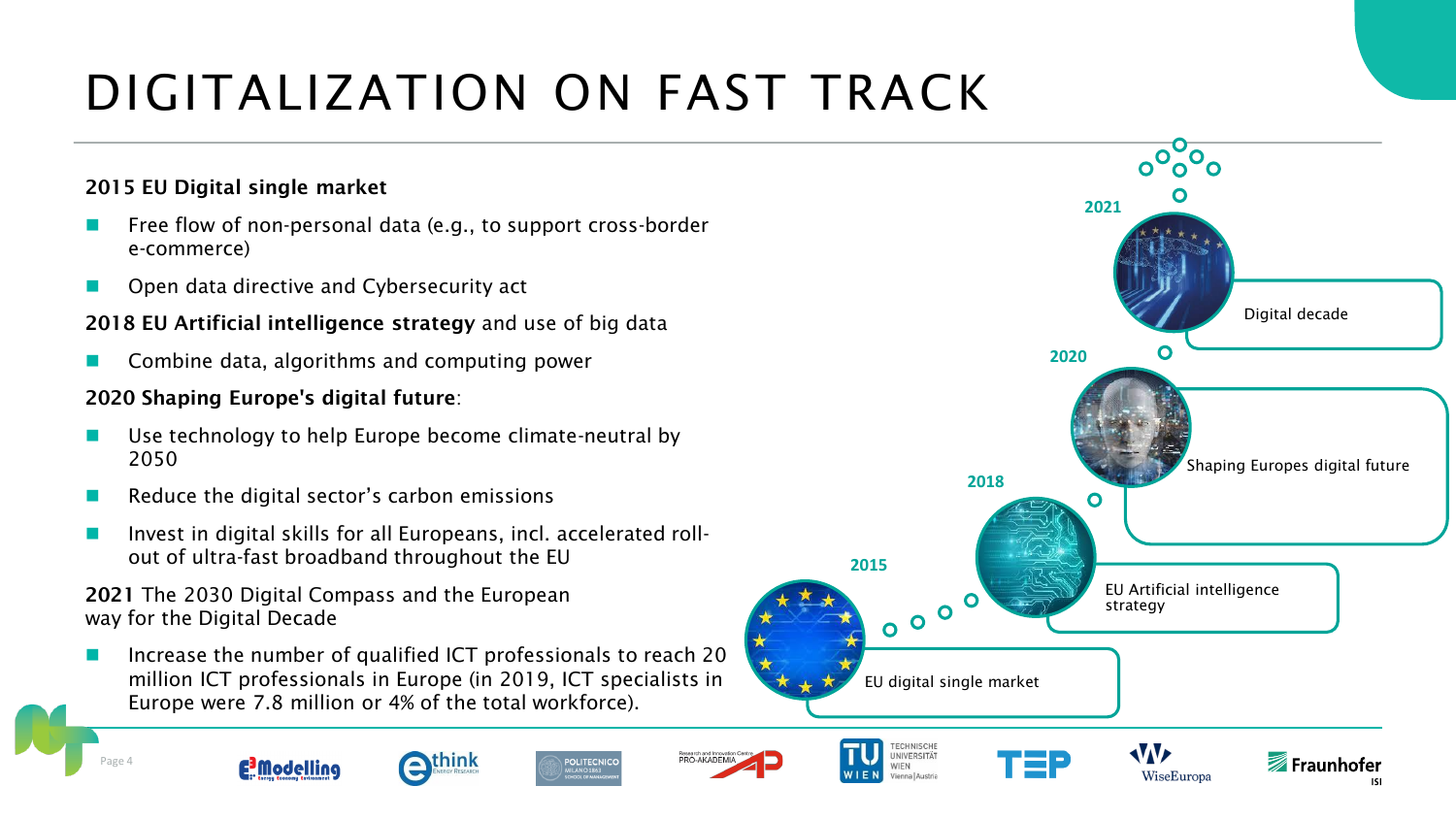### DIGITALIZATION AND TERTIARIZATION

Digitalization of services is a broad description of new services which change our way of interactions, doing business and spend our leisure time.

These services have been trending in the recent past and are likely to influence future energy demand.

We consider the following digitalization aspects for the further discussion:

- Data streaming and cloud services (grid based)
	- Online shopping and impact on shops, storage, cooling and others
	- Online conferencing vs. real meetings;
	- Working from home, coworking space and regular office work
	- ◼ Online services for public administrations, registrations, etc.
- Telecommunications (mobile applications)
	- ◼ 5G (automated driving), Internet of things,



















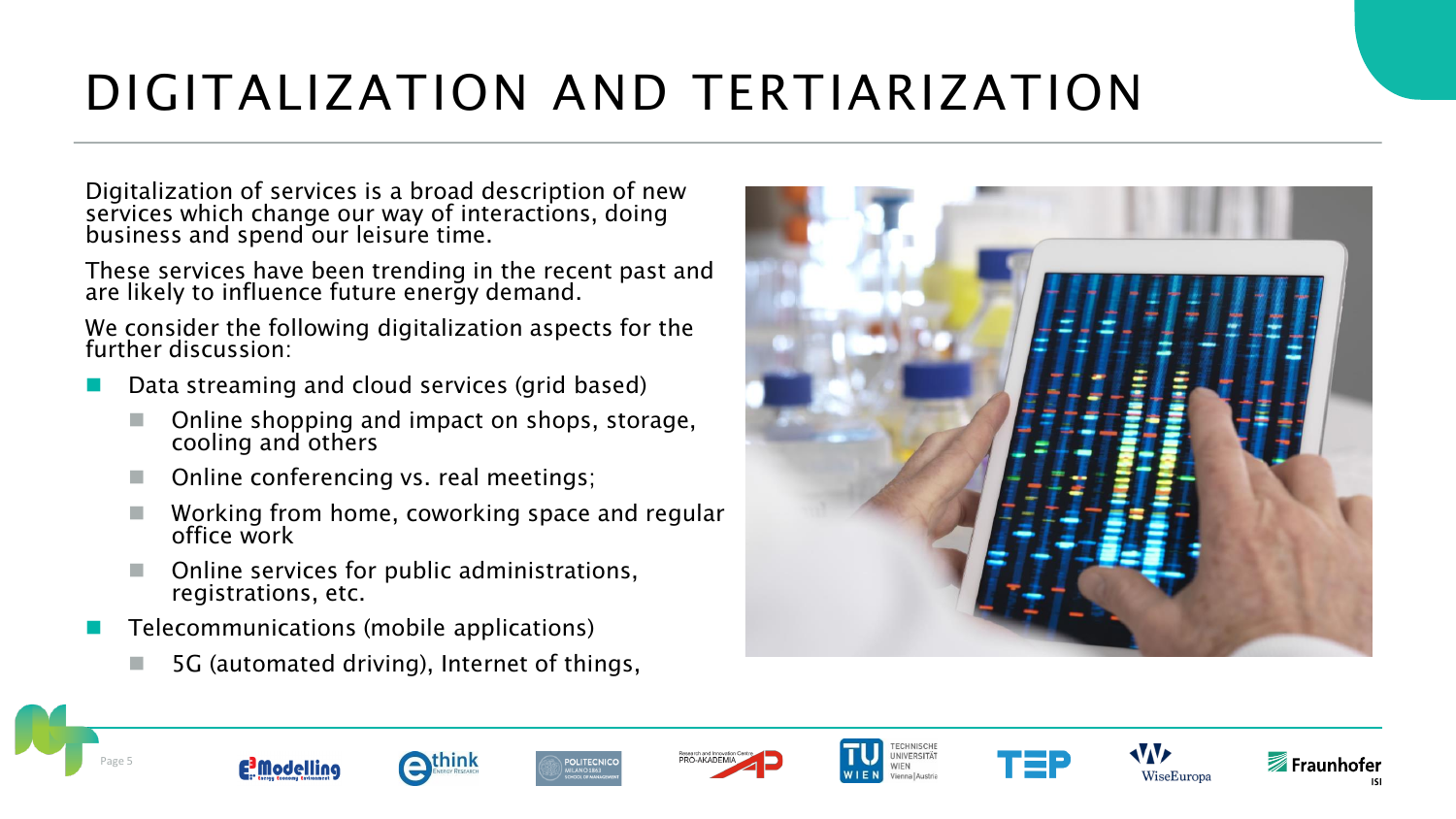## CONTRIBUTION OF DIGITALIZATION

- Vast amount of indicators and studies available but poorly linked to energy demand
	- DESI index
- Studies vary significantly regarding scope, method and ambition level
- New Empirical data scarce
	- ◼ Projections number of employees
	- Number of servers installed, PUE, etc.
- Rebound effects
	- $\blacksquare$  Efficiency gains / new demands
	- Energy intensity of goods for digitalization